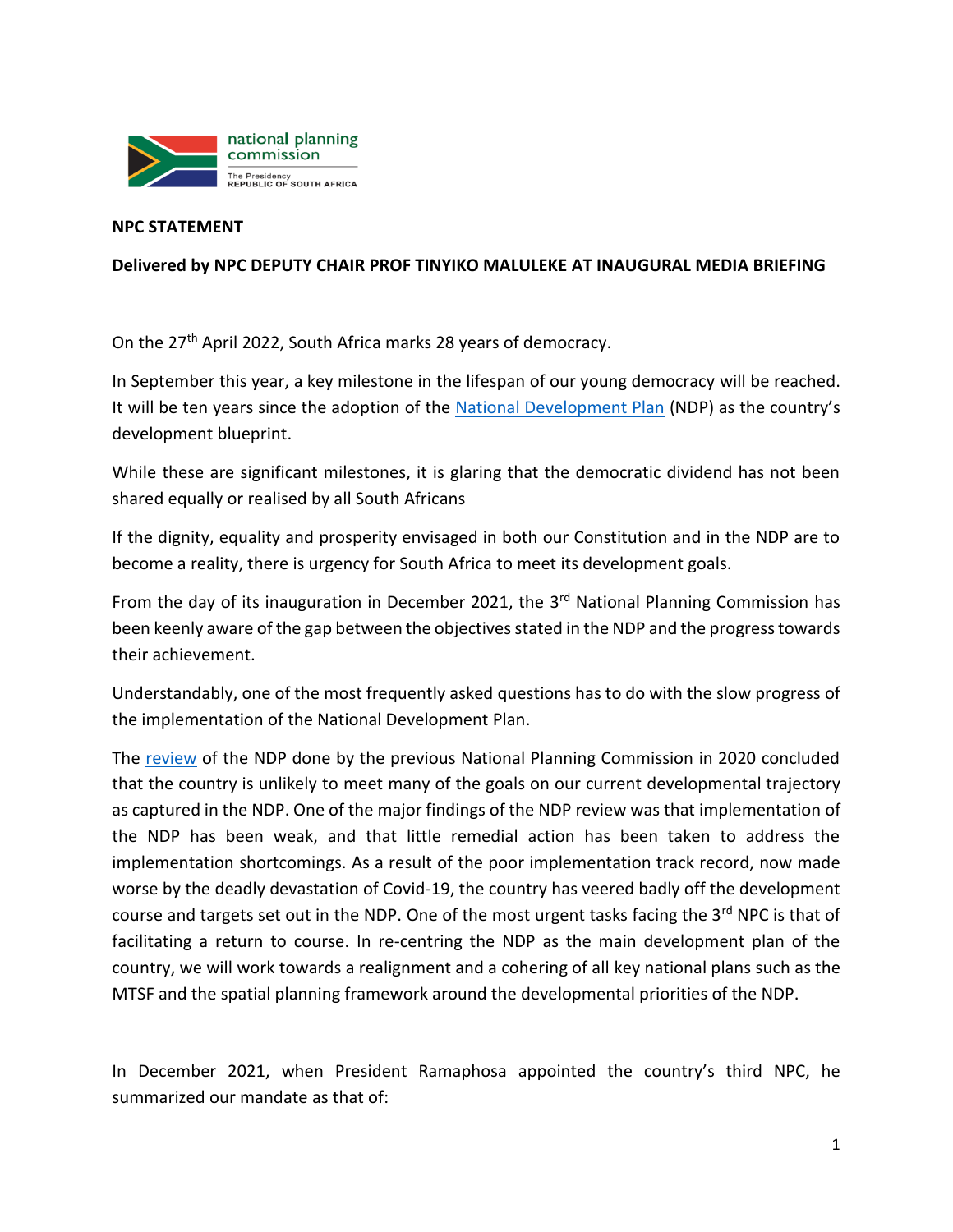- 1. Leading the development of a strategy for a post COVID-19 economy and society to deal with the country's triple challenge of poverty, unemployment, and inequality by 2030.
- 2. Supporting a strong leadership that will be required to mobilise society to promote the acceleration in implementing the National Development Plan towards 2030.
- 3. Forging a conversation among key stakeholders, leading to effective and impactful social compacts on a number of key issues facing the country.
- 4. Providing advice on key developmental priorities included those linked to food security, water security, energy choices, economic development, the economy's structure, social cohesion, education, health, 4IR, public transport, industrial development, spatial planning and climate change.
- 5. Undertaking research and impact assessments so as to build a body of knowledge around critical matters for long term planning and development of South Africa.
- 6. Monitor, review and assess progress in achieving the NDP.
- 7. Provide evidence-based advice on futuristic national planning and foresight scenario planning to implement the plan towards 2030 better.
- 8. Contribute to the development of international partnerships and networks on national planning.

Ours is a tall order. As the Commission, we have emerged from a series of background briefings and a two-day lekgotla brimming with ideas while acknowledging the enormity of the tasks that lie ahead.

Of the 60 months of our tenure as the NPC, we are left only with 55 months. As noted above, our tenure virtually commences as the nation commemorates ten years since the National Development Plan (NDP) was promulgated.

The third NPC begins its term at a precarious moment in our country's history. Several challenges face South Africa at this time: the impact of Covid-19, slow or negative economic growth, rising poverty, hunger, inequality, and unemployment as well as corruption, crime, gender-based violence, and the state of national politics. There is a palpable sense of social disenchantment with the scale and speed of progress made against the NDP targets and priorities. The global political economic situation is as fragile, impacted by challenges around climate change and now by the war in Ukraine.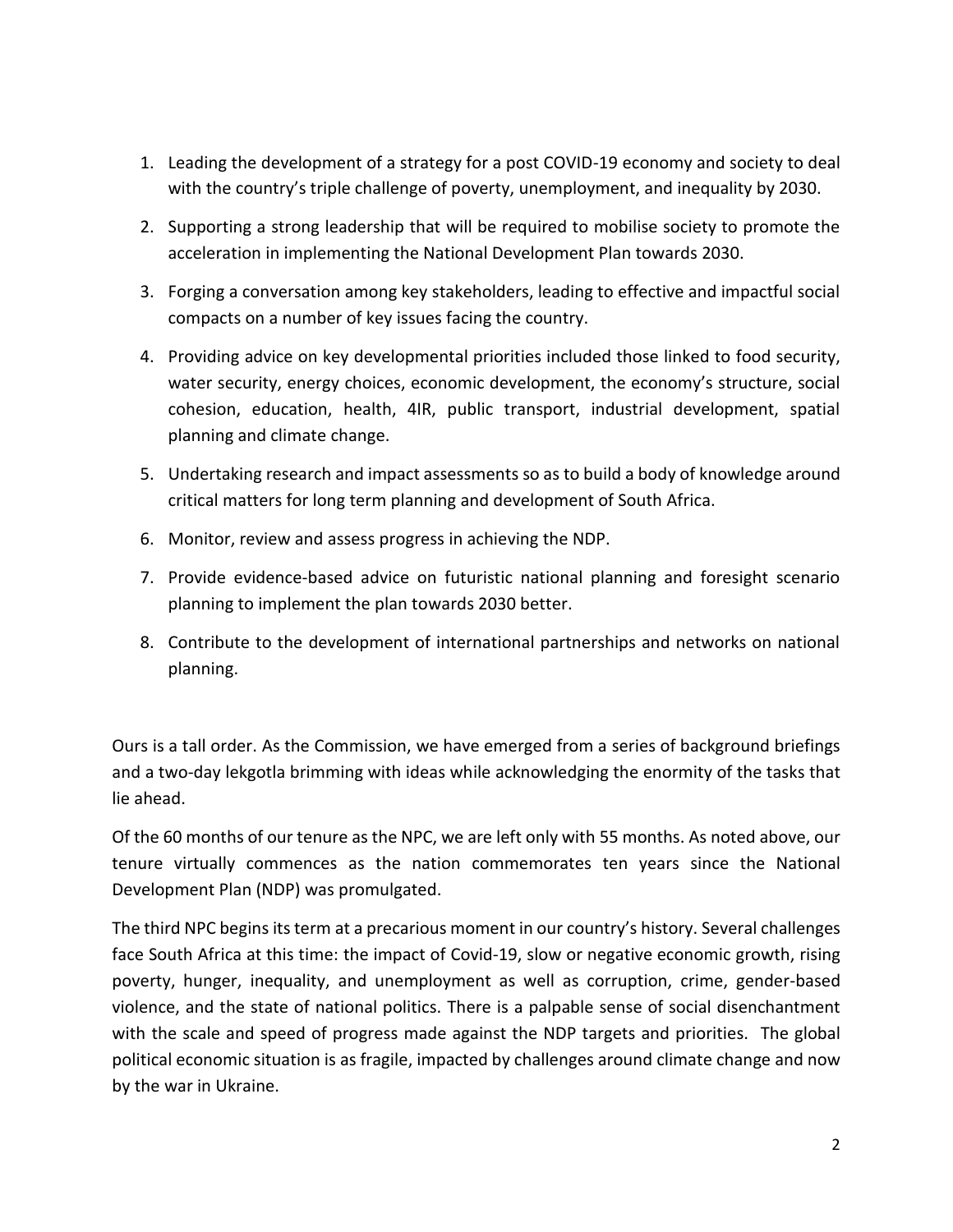I couldn't agree more with those among us, including our Chair, Minister Mondli Gungubele, who have suggested that the third NPC has no more than three priorities: priority number one is implementation, number two is implementation and number three is implementation. But let me hasten to add that it is not as if the NPC itself was ever expected to effect implementation, but given the slow progress on the front, the 3<sup>rd</sup> NPC has no choice but to focus attention on the weak track record of implementation so far.

I have listened carefully to the words of those who have cautioned us against misdirecting ourselves and misunderstanding our mandate. There is, of course, a reason why we are called the NPC - National Planning Commission and not the National Implementation Commission. But if implementation is slow or non-existent, planning alone, is clearly insufficient. Given that ours is a tenure that is closest to the finish line of 2030, we cannot afford to be dismissive, smug or philosophical about implementation.

It may not be up to the third NPC to implement the NDP, but this NPC must at least explain why implementation has as yet not occurred as consistently, as fast and as broadly as initially envisaged and point to the solutions that will successfully address this. This may be the most critical thing that this NPC has to establish. We have to probe why it has been so hard to prioritise, coordinate, cohere, cascade down, streamline and pinpoint the necessary catalytic interventions necessary to embed and institutionalise the NDP within the departmental, provincial, and municipal plan. Our task is to call the country back to the NDP.

On the day of our induction, President Cyril Ramaphosa pointed out that the two greatest weapons in the hands of the NPC is the expertise that resides in its members – individually and collectively - as well the convening power that is delegated to it by government. These then are the two weapons that we intend deploying during out five-year tenure.

Fortunately, we are not starting from scratch. We have the knowledge and the wisdom of two NPCs before us, including the priorities which they identified through the work-streams we have established. We also have the lessons contained in the NDP Review.

There is enough literature to demonstrate that countries which have successfully achieved national development goals and targets are those at the heart of whose plans are clear sets of catalytic priorities around which the whole state machinery is mobilised.

This implies that as well as addressing the questions around implementation blockages, the third NPC will have to enhance the ability of the state to identify and pursue catalytic priorities which will expedite the attainment of NDP goals.

Although the NDP is a plan for the whole country, it has not been sufficiently adopted by all sectors. As we mark its  $10<sup>th</sup>$  anniversary in September the third NPC is urging all South Africans to rally behind the NDP to ensure its implementation. To that end, the NPC is committed to